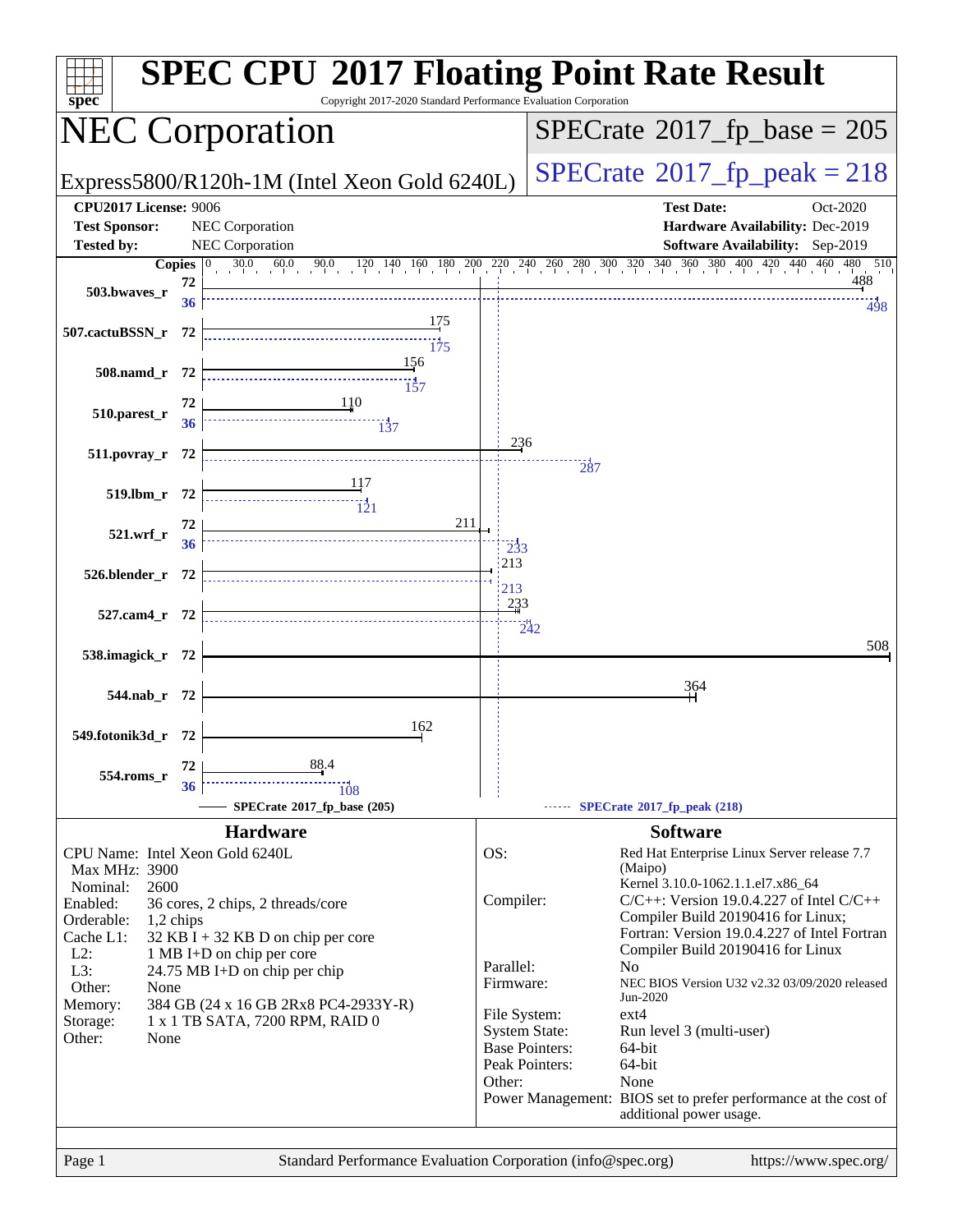

**[SPECrate](http://www.spec.org/auto/cpu2017/Docs/result-fields.html#SPECrate2017fppeak)[2017\\_fp\\_peak =](http://www.spec.org/auto/cpu2017/Docs/result-fields.html#SPECrate2017fppeak) 218**

Results appear in the [order in which they were run.](http://www.spec.org/auto/cpu2017/Docs/result-fields.html#RunOrder) Bold underlined text [indicates a median measurement.](http://www.spec.org/auto/cpu2017/Docs/result-fields.html#Median)

#### **[Submit Notes](http://www.spec.org/auto/cpu2017/Docs/result-fields.html#SubmitNotes)**

 The numactl mechanism was used to bind copies to processors. The config file option 'submit' was used to generate numactl commands to bind each copy to a specific processor. For details, please see the config file.

#### **[Operating System Notes](http://www.spec.org/auto/cpu2017/Docs/result-fields.html#OperatingSystemNotes)**

Stack size set to unlimited using "ulimit -s unlimited"

#### **[Environment Variables Notes](http://www.spec.org/auto/cpu2017/Docs/result-fields.html#EnvironmentVariablesNotes)**

Environment variables set by runcpu before the start of the run: LD LIBRARY PATH = "/home/cpu2017/lib/intel64"

#### **[General Notes](http://www.spec.org/auto/cpu2017/Docs/result-fields.html#GeneralNotes)**

 Binaries compiled on a system with 1x Intel Core i9-7900X CPU + 32GB RAM memory using Redhat Enterprise Linux 7.5 Transparent Huge Pages enabled by default Prior to runcpu invocation Filesystem page cache synced and cleared with: sync; echo 3 > /proc/sys/vm/drop\_caches

**(Continued on next page)**

| Page 2<br>Standard Performance Evaluation Corporation (info@spec.org) |  |  | https://www.spec.org/ $\vert$ |
|-----------------------------------------------------------------------|--|--|-------------------------------|
|-----------------------------------------------------------------------|--|--|-------------------------------|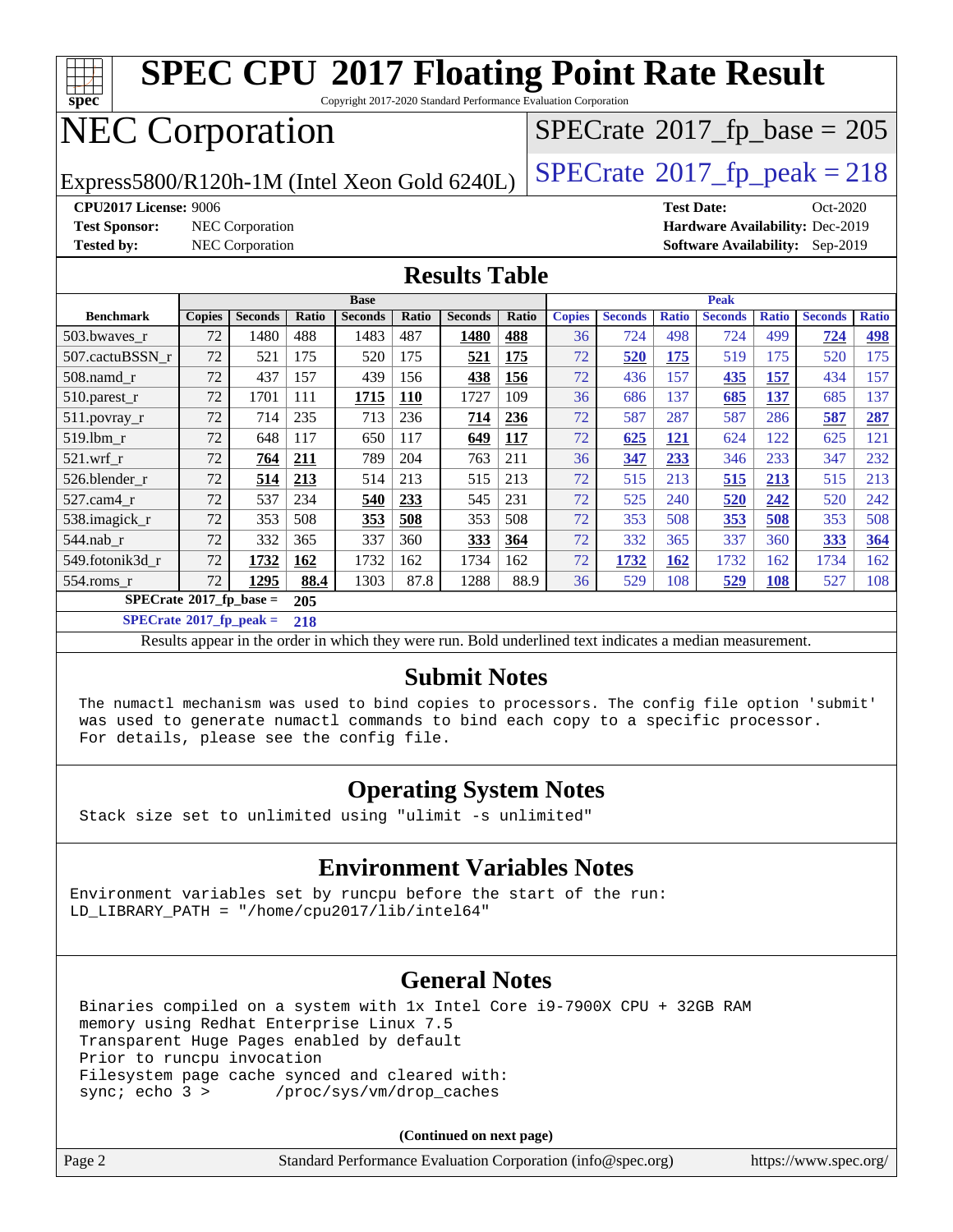

Copyright 2017-2020 Standard Performance Evaluation Corporation

## NEC Corporation

 $SPECTate$ <sup>®</sup>[2017\\_fp\\_base =](http://www.spec.org/auto/cpu2017/Docs/result-fields.html#SPECrate2017fpbase) 205

Express5800/R120h-1M (Intel Xeon Gold 6240L)  $\vert$  [SPECrate](http://www.spec.org/auto/cpu2017/Docs/result-fields.html#SPECrate2017fppeak)®[2017\\_fp\\_peak = 2](http://www.spec.org/auto/cpu2017/Docs/result-fields.html#SPECrate2017fppeak)18

**[Tested by:](http://www.spec.org/auto/cpu2017/Docs/result-fields.html#Testedby)** NEC Corporation **[Software Availability:](http://www.spec.org/auto/cpu2017/Docs/result-fields.html#SoftwareAvailability)** Sep-2019

**[CPU2017 License:](http://www.spec.org/auto/cpu2017/Docs/result-fields.html#CPU2017License)** 9006 **[Test Date:](http://www.spec.org/auto/cpu2017/Docs/result-fields.html#TestDate)** Oct-2020 **[Test Sponsor:](http://www.spec.org/auto/cpu2017/Docs/result-fields.html#TestSponsor)** NEC Corporation **[Hardware Availability:](http://www.spec.org/auto/cpu2017/Docs/result-fields.html#HardwareAvailability)** Dec-2019

#### **[General Notes \(Continued\)](http://www.spec.org/auto/cpu2017/Docs/result-fields.html#GeneralNotes)**

 runcpu command invoked through numactl i.e.: numactl --interleave=all runcpu <etc>

 NA: The test sponsor attests, as of date of publication, that CVE-2017-5754 (Meltdown) is mitigated in the system as tested and documented. Yes: The test sponsor attests, as of date of publication, that CVE-2017-5753 (Spectre variant 1) is mitigated in the system as tested and documented. Yes: The test sponsor attests, as of date of publication, that CVE-2017-5715 (Spectre variant 2) is mitigated in the system as tested and documented.

#### **[Platform Notes](http://www.spec.org/auto/cpu2017/Docs/result-fields.html#PlatformNotes)**

 BIOS Settings: Thermal Configuration: Maximum Cooling Workload Profile: General Throughput Compute Memory Patrol Scrubbing: Disabled LLC Dead Line Allocation: Disabled LLC Prefetch: Enabled Enhanced Processor Performance: Enabled Workload Profile: Custom Advanced Memory Protection: Advanced ECC Support Sysinfo program /home/cpu2017/bin/sysinfo Rev: r6365 of 2019-08-21 295195f888a3d7edb1e6e46a485a0011 running on r120h1m Fri Oct 9 19:59:38 2020 SUT (System Under Test) info as seen by some common utilities. For more information on this section, see <https://www.spec.org/cpu2017/Docs/config.html#sysinfo> From /proc/cpuinfo model name : Intel(R) Xeon(R) Gold 6240L CPU @ 2.60GHz 2 "physical id"s (chips) 72 "processors" cores, siblings (Caution: counting these is hw and system dependent. The following excerpts from /proc/cpuinfo might not be reliable. Use with caution.) cpu cores : 18 siblings : 36 physical 0: cores 0 1 2 3 8 9 10 11 16 17 18 19 20 24 25 26 27 physical 1: cores 0 1 2 3 8 9 10 11 16 17 18 19 20 24 25 26 27 From lscpu: Architecture: x86\_64 CPU op-mode(s): 32-bit, 64-bit Byte Order: Little Endian **(Continued on next page)**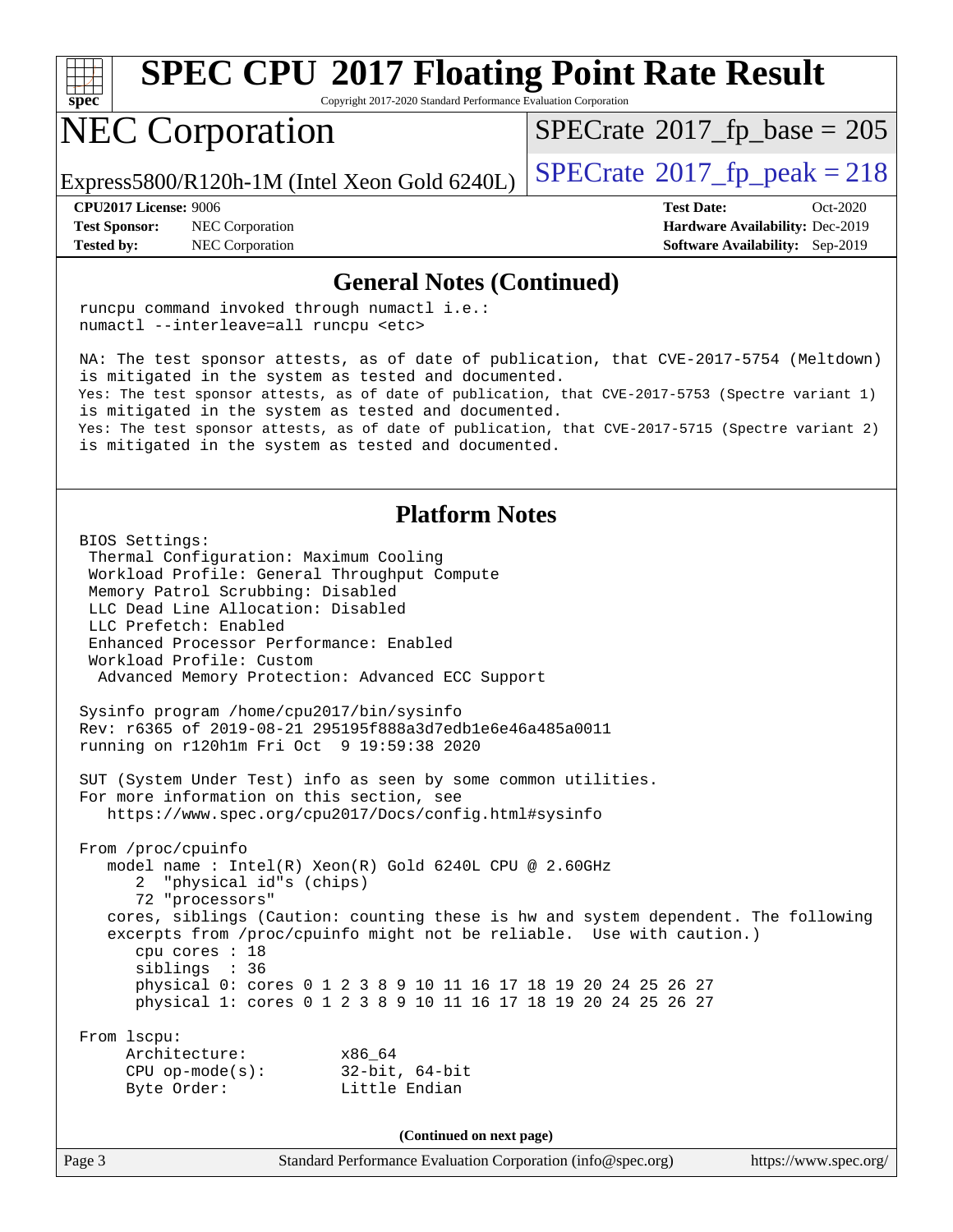

Copyright 2017-2020 Standard Performance Evaluation Corporation

## NEC Corporation

 $SPECrate$ <sup>®</sup>[2017\\_fp\\_base =](http://www.spec.org/auto/cpu2017/Docs/result-fields.html#SPECrate2017fpbase) 205

Express5800/R120h-1M (Intel Xeon Gold 6240L)  $\left|$  [SPECrate](http://www.spec.org/auto/cpu2017/Docs/result-fields.html#SPECrate2017fppeak)®[2017\\_fp\\_peak = 2](http://www.spec.org/auto/cpu2017/Docs/result-fields.html#SPECrate2017fppeak)18

**[Test Sponsor:](http://www.spec.org/auto/cpu2017/Docs/result-fields.html#TestSponsor)** NEC Corporation **[Hardware Availability:](http://www.spec.org/auto/cpu2017/Docs/result-fields.html#HardwareAvailability)** Dec-2019 **[Tested by:](http://www.spec.org/auto/cpu2017/Docs/result-fields.html#Testedby)** NEC Corporation **[Software Availability:](http://www.spec.org/auto/cpu2017/Docs/result-fields.html#SoftwareAvailability)** Sep-2019

**[CPU2017 License:](http://www.spec.org/auto/cpu2017/Docs/result-fields.html#CPU2017License)** 9006 **[Test Date:](http://www.spec.org/auto/cpu2017/Docs/result-fields.html#TestDate)** Oct-2020

#### **[Platform Notes \(Continued\)](http://www.spec.org/auto/cpu2017/Docs/result-fields.html#PlatformNotes)**

| CPU(s):                                                                                              | 72                                                                                                                                                                                                                                                                                                                                                                                                                                                                                                                                                                                                                                                                                                                                                                                                                                                                    |                       |
|------------------------------------------------------------------------------------------------------|-----------------------------------------------------------------------------------------------------------------------------------------------------------------------------------------------------------------------------------------------------------------------------------------------------------------------------------------------------------------------------------------------------------------------------------------------------------------------------------------------------------------------------------------------------------------------------------------------------------------------------------------------------------------------------------------------------------------------------------------------------------------------------------------------------------------------------------------------------------------------|-----------------------|
| On-line $CPU(s)$ list:                                                                               | $0 - 71$                                                                                                                                                                                                                                                                                                                                                                                                                                                                                                                                                                                                                                                                                                                                                                                                                                                              |                       |
| Thread(s) per core:                                                                                  | $\overline{2}$                                                                                                                                                                                                                                                                                                                                                                                                                                                                                                                                                                                                                                                                                                                                                                                                                                                        |                       |
| $Core(s)$ per socket:                                                                                | 18                                                                                                                                                                                                                                                                                                                                                                                                                                                                                                                                                                                                                                                                                                                                                                                                                                                                    |                       |
| Socket(s):                                                                                           | 2                                                                                                                                                                                                                                                                                                                                                                                                                                                                                                                                                                                                                                                                                                                                                                                                                                                                     |                       |
| NUMA node(s):                                                                                        | 4                                                                                                                                                                                                                                                                                                                                                                                                                                                                                                                                                                                                                                                                                                                                                                                                                                                                     |                       |
| Vendor ID:                                                                                           | GenuineIntel                                                                                                                                                                                                                                                                                                                                                                                                                                                                                                                                                                                                                                                                                                                                                                                                                                                          |                       |
| CPU family:                                                                                          | 6                                                                                                                                                                                                                                                                                                                                                                                                                                                                                                                                                                                                                                                                                                                                                                                                                                                                     |                       |
| Model:                                                                                               | 85                                                                                                                                                                                                                                                                                                                                                                                                                                                                                                                                                                                                                                                                                                                                                                                                                                                                    |                       |
| Model name:                                                                                          | $Intel(R) Xeon(R) Gold 6240L CPU @ 2.60GHz$                                                                                                                                                                                                                                                                                                                                                                                                                                                                                                                                                                                                                                                                                                                                                                                                                           |                       |
| Stepping:                                                                                            | 7                                                                                                                                                                                                                                                                                                                                                                                                                                                                                                                                                                                                                                                                                                                                                                                                                                                                     |                       |
| CPU MHz:                                                                                             | 2600.000                                                                                                                                                                                                                                                                                                                                                                                                                                                                                                                                                                                                                                                                                                                                                                                                                                                              |                       |
| BogoMIPS:                                                                                            | 5200.00                                                                                                                                                                                                                                                                                                                                                                                                                                                                                                                                                                                                                                                                                                                                                                                                                                                               |                       |
| Virtualization:                                                                                      | $VT - x$                                                                                                                                                                                                                                                                                                                                                                                                                                                                                                                                                                                                                                                                                                                                                                                                                                                              |                       |
| Lld cache:                                                                                           | 32K                                                                                                                                                                                                                                                                                                                                                                                                                                                                                                                                                                                                                                                                                                                                                                                                                                                                   |                       |
| Lli cache:                                                                                           | 32K                                                                                                                                                                                                                                                                                                                                                                                                                                                                                                                                                                                                                                                                                                                                                                                                                                                                   |                       |
| $L2$ cache:                                                                                          | 1024K                                                                                                                                                                                                                                                                                                                                                                                                                                                                                                                                                                                                                                                                                                                                                                                                                                                                 |                       |
| L3 cache:                                                                                            | 25344K                                                                                                                                                                                                                                                                                                                                                                                                                                                                                                                                                                                                                                                                                                                                                                                                                                                                |                       |
| NUMA $node0$ $CPU(s)$ :                                                                              | $0 - 8, 36 - 44$                                                                                                                                                                                                                                                                                                                                                                                                                                                                                                                                                                                                                                                                                                                                                                                                                                                      |                       |
| NUMA nodel CPU(s):                                                                                   | $9 - 17, 45 - 53$                                                                                                                                                                                                                                                                                                                                                                                                                                                                                                                                                                                                                                                                                                                                                                                                                                                     |                       |
| NUMA $node2$ $CPU(s)$ :                                                                              | $18 - 26, 54 - 62$                                                                                                                                                                                                                                                                                                                                                                                                                                                                                                                                                                                                                                                                                                                                                                                                                                                    |                       |
| NUMA node3 CPU(s):                                                                                   | $27 - 35,63 - 71$                                                                                                                                                                                                                                                                                                                                                                                                                                                                                                                                                                                                                                                                                                                                                                                                                                                     |                       |
| Flaqs:                                                                                               | fpu vme de pse tsc msr pae mce cx8 apic sep mtrr pge mca cmov<br>pat pse36 clflush dts acpi mmx fxsr sse sse2 ss ht tm pbe syscall nx pdpelgb rdtscp                                                                                                                                                                                                                                                                                                                                                                                                                                                                                                                                                                                                                                                                                                                  |                       |
| flush_11d arch_capabilities<br>/proc/cpuinfo cache data<br>cache size $: 25344$ KB<br>physical chip. | lm constant_tsc art arch_perfmon pebs bts rep_good nopl xtopology nonstop_tsc<br>aperfmperf eagerfpu pni pclmulqdq dtes64 monitor ds_cpl vmx smx est tm2 ssse3 sdbg<br>fma cx16 xtpr pdcm pcid dca sse4_1 sse4_2 x2apic movbe popcnt tsc_deadline_timer aes<br>xsave avx f16c rdrand lahf_lm abm 3dnowprefetch epb cat_13 cdp_13 invpcid_single<br>intel_ppin intel_pt ssbd mba ibrs ibpb stibp ibrs_enhanced tpr_shadow vnmi<br>flexpriority ept vpid fsgsbase tsc_adjust bmil hle avx2 smep bmi2 erms invpcid rtm<br>cqm mpx rdt_a avx512f avx512dq rdseed adx smap clflushopt clwb avx512cd avx512bw<br>avx512vl xsaveopt xsavec xgetbvl cqm_llc cqm_occup_llc cqm_mbm_total cqm_mbm_local<br>dtherm ida arat pln pts pku ospke avx512_vnni md_clear spec_ctrl intel_stibp<br>From numactl --hardware WARNING: a numactl 'node' might or might not correspond to a |                       |
| $available: 4 nodes (0-3)$                                                                           |                                                                                                                                                                                                                                                                                                                                                                                                                                                                                                                                                                                                                                                                                                                                                                                                                                                                       |                       |
| node 0 cpus: 0 1 2 3 4 5 6 7 8 36 37 38 39 40 41 42 43 44                                            |                                                                                                                                                                                                                                                                                                                                                                                                                                                                                                                                                                                                                                                                                                                                                                                                                                                                       |                       |
| node 0 size: 97960 MB                                                                                |                                                                                                                                                                                                                                                                                                                                                                                                                                                                                                                                                                                                                                                                                                                                                                                                                                                                       |                       |
| node 0 free: 95542 MB                                                                                |                                                                                                                                                                                                                                                                                                                                                                                                                                                                                                                                                                                                                                                                                                                                                                                                                                                                       |                       |
| node 1 cpus: 9 10 11 12 13 14 15 16 17 45 46 47 48 49 50 51 52 53                                    |                                                                                                                                                                                                                                                                                                                                                                                                                                                                                                                                                                                                                                                                                                                                                                                                                                                                       |                       |
| node 1 size: 98304 MB                                                                                |                                                                                                                                                                                                                                                                                                                                                                                                                                                                                                                                                                                                                                                                                                                                                                                                                                                                       |                       |
| node 1 free: 95964 MB                                                                                |                                                                                                                                                                                                                                                                                                                                                                                                                                                                                                                                                                                                                                                                                                                                                                                                                                                                       |                       |
|                                                                                                      | (Continued on next page)                                                                                                                                                                                                                                                                                                                                                                                                                                                                                                                                                                                                                                                                                                                                                                                                                                              |                       |
| Page 4                                                                                               | Standard Performance Evaluation Corporation (info@spec.org)                                                                                                                                                                                                                                                                                                                                                                                                                                                                                                                                                                                                                                                                                                                                                                                                           | https://www.spec.org/ |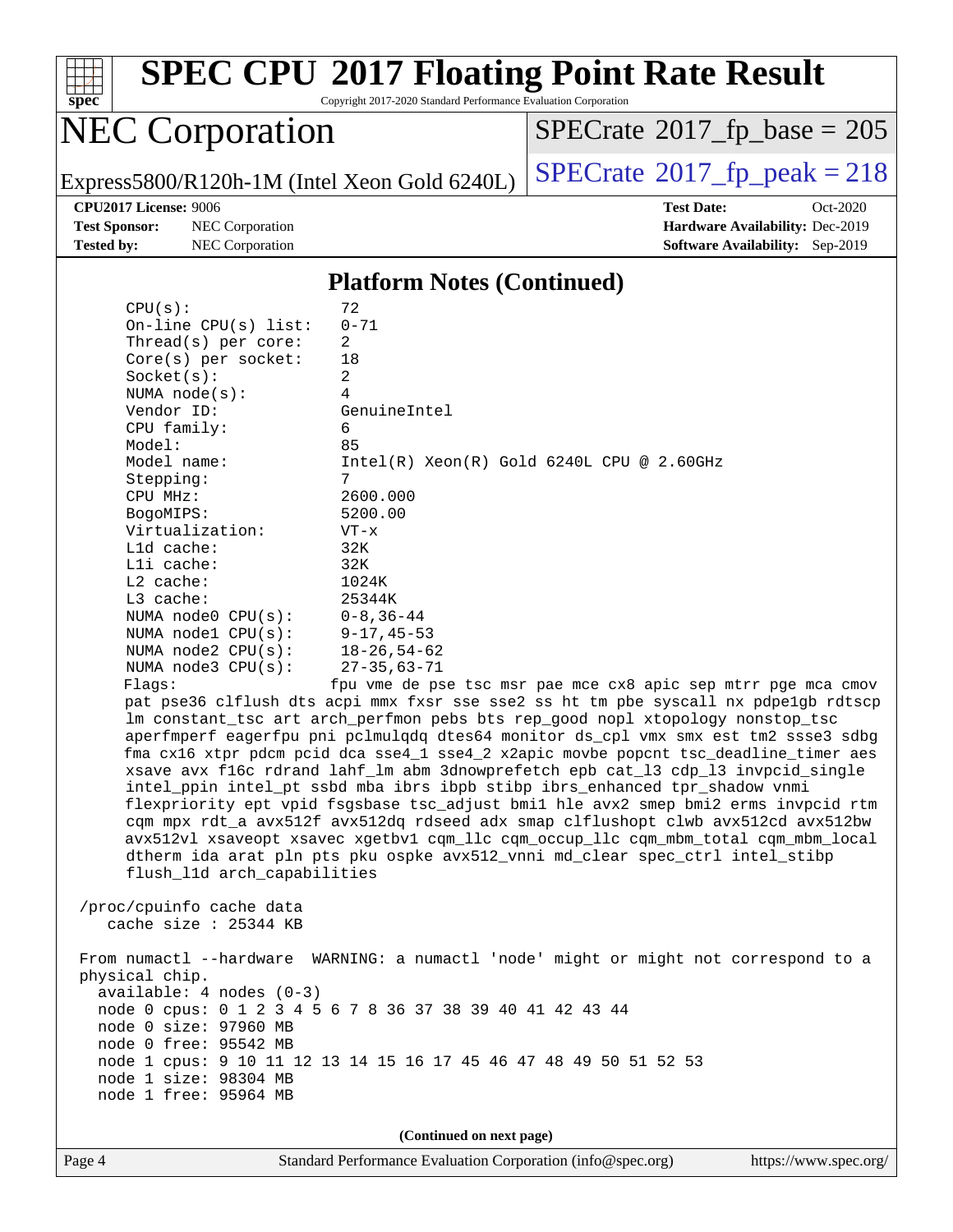| <b>SPEC CPU®2017 Floating Point Rate Result</b><br>Copyright 2017-2020 Standard Performance Evaluation Corporation<br>spec <sup>®</sup>                                                                                                                                                                                                                                                                                                                                                                                                                                                                                                   |                                                                                                                                                               |  |
|-------------------------------------------------------------------------------------------------------------------------------------------------------------------------------------------------------------------------------------------------------------------------------------------------------------------------------------------------------------------------------------------------------------------------------------------------------------------------------------------------------------------------------------------------------------------------------------------------------------------------------------------|---------------------------------------------------------------------------------------------------------------------------------------------------------------|--|
| <b>NEC Corporation</b>                                                                                                                                                                                                                                                                                                                                                                                                                                                                                                                                                                                                                    | $SPECrate^{\circ}2017$ [p base = 205                                                                                                                          |  |
| Express5800/R120h-1M (Intel Xeon Gold 6240L)                                                                                                                                                                                                                                                                                                                                                                                                                                                                                                                                                                                              | $SPECTate@2017_fp\_peak = 218$                                                                                                                                |  |
| <b>CPU2017 License: 9006</b>                                                                                                                                                                                                                                                                                                                                                                                                                                                                                                                                                                                                              | <b>Test Date:</b><br>Oct-2020                                                                                                                                 |  |
| <b>Test Sponsor:</b><br>NEC Corporation<br><b>Tested by:</b><br>NEC Corporation                                                                                                                                                                                                                                                                                                                                                                                                                                                                                                                                                           | Hardware Availability: Dec-2019<br>Software Availability: Sep-2019                                                                                            |  |
| <b>Platform Notes (Continued)</b>                                                                                                                                                                                                                                                                                                                                                                                                                                                                                                                                                                                                         |                                                                                                                                                               |  |
| node 2 cpus: 18 19 20 21 22 23 24 25 26 54 55 56 57 58 59 60 61 62<br>node 2 size: 98304 MB<br>node 2 free: 96003 MB<br>node 3 cpus: 27 28 29 30 31 32 33 34 35 63 64 65 66 67 68 69 70 71<br>node 3 size: 98303 MB<br>node 3 free: 96001 MB<br>node distances:<br>$\mathbf{1}$<br>2<br>3<br>node<br>$\overline{0}$<br>0:<br>21<br>21<br>21<br>10<br>1:<br>21<br>21<br>21<br>10<br>21<br>2:<br>21<br>10<br>21                                                                                                                                                                                                                             |                                                                                                                                                               |  |
| 3:<br>21<br>21<br>10<br>21<br>From /proc/meminfo<br>MemTotal:<br>395917512 kB<br>HugePages_Total:<br>0<br>Hugepagesize:<br>2048 kB<br>From /etc/*release* /etc/*version*<br>os-release:<br>NAME="Red Hat Enterprise Linux Server"<br>VERSION="7.7 (Maipo)"<br>ID="rhel"<br>ID LIKE="fedora"<br>VARIANT="Server"<br>VARIANT_ID="server"<br>VERSION ID="7.7"<br>PRETTY_NAME="Red Hat Enterprise Linux Server 7.7 (Maipo)"<br>redhat-release: Red Hat Enterprise Linux Server release 7.7 (Maipo)<br>system-release: Red Hat Enterprise Linux Server release 7.7 (Maipo)<br>system-release-cpe: cpe:/o:redhat:enterprise_linux:7.7:ga:server |                                                                                                                                                               |  |
| uname $-a$ :<br>Linux r120hlm 3.10.0-1062.1.1.el7.x86_64 #1 SMP Tue Aug 13 18:39:59 UTC 2019 x86_64<br>x86_64 x86_64 GNU/Linux                                                                                                                                                                                                                                                                                                                                                                                                                                                                                                            |                                                                                                                                                               |  |
| Kernel self-reported vulnerability status:                                                                                                                                                                                                                                                                                                                                                                                                                                                                                                                                                                                                |                                                                                                                                                               |  |
| $CVE-2018-3620$ (L1 Terminal Fault):<br>Microarchitectural Data Sampling:<br>CVE-2017-5754 (Meltdown):<br>CVE-2018-3639 (Speculative Store Bypass): Mitigation: Speculative Store Bypass disabled<br>$CVE-2017-5753$ (Spectre variant 1):                                                                                                                                                                                                                                                                                                                                                                                                 | Not affected<br>Not affected<br>Not affected<br>via prctl and seccomp<br>Mitigation: Load fences, usercopy/swapgs<br>barriers and __user pointer sanitization |  |
| $CVE-2017-5715$ (Spectre variant 2):                                                                                                                                                                                                                                                                                                                                                                                                                                                                                                                                                                                                      | Mitigation: Full retpoline, IBPB                                                                                                                              |  |
| (Continued on next page)                                                                                                                                                                                                                                                                                                                                                                                                                                                                                                                                                                                                                  |                                                                                                                                                               |  |

Page 5 Standard Performance Evaluation Corporation [\(info@spec.org\)](mailto:info@spec.org) <https://www.spec.org/>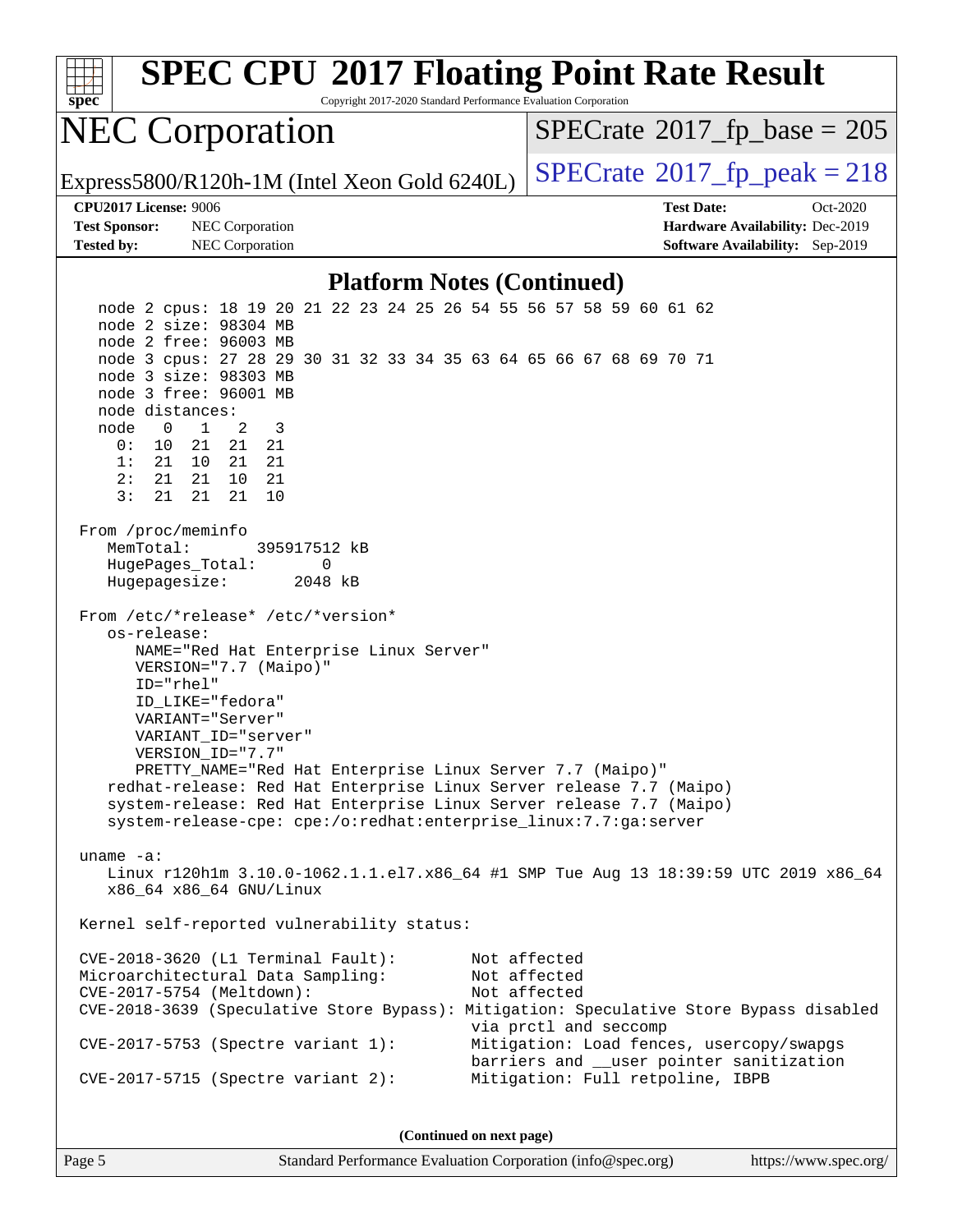|                                                                                                                                                                                      |                                                                                                                                                       | <b>SPEC CPU®2017 Floating Point Rate Result</b>                                                                                                                                                                                                                     |
|--------------------------------------------------------------------------------------------------------------------------------------------------------------------------------------|-------------------------------------------------------------------------------------------------------------------------------------------------------|---------------------------------------------------------------------------------------------------------------------------------------------------------------------------------------------------------------------------------------------------------------------|
| spec                                                                                                                                                                                 | Copyright 2017-2020 Standard Performance Evaluation Corporation                                                                                       |                                                                                                                                                                                                                                                                     |
| <b>NEC Corporation</b>                                                                                                                                                               |                                                                                                                                                       | $SPECrate^{\circ}2017$ fp base = 205                                                                                                                                                                                                                                |
|                                                                                                                                                                                      | Express5800/R120h-1M (Intel Xeon Gold 6240L)                                                                                                          | $SPECrate$ <sup>®</sup> $2017$ _fp_peak = 218                                                                                                                                                                                                                       |
| <b>CPU2017 License: 9006</b>                                                                                                                                                         |                                                                                                                                                       | <b>Test Date:</b><br>Oct-2020                                                                                                                                                                                                                                       |
| <b>Test Sponsor:</b><br><b>Tested by:</b>                                                                                                                                            | NEC Corporation<br>NEC Corporation                                                                                                                    | Hardware Availability: Dec-2019<br><b>Software Availability:</b> Sep-2019                                                                                                                                                                                           |
|                                                                                                                                                                                      | <b>Platform Notes (Continued)</b>                                                                                                                     |                                                                                                                                                                                                                                                                     |
| run-level 3 Oct 9 19:53                                                                                                                                                              |                                                                                                                                                       |                                                                                                                                                                                                                                                                     |
| SPEC is set to: /home/cpu2017<br>Filesystem<br>/dev/sda3                                                                                                                             | Type Size Used Avail Use% Mounted on<br>908G 184G 678G 22% /<br>ext4                                                                                  |                                                                                                                                                                                                                                                                     |
| From /sys/devices/virtual/dmi/id<br>BIOS:<br>Vendor:<br>NEC<br>Serial:                                                                                                               | NEC U32 03/09/2020<br>Product: Express5800/R120h-1M<br>JPN0084094                                                                                     |                                                                                                                                                                                                                                                                     |
| Memory:                                                                                                                                                                              | frequent changes to hardware, firmware, and the "DMTF SMBIOS" standard.<br>24x HPE P03050-091 16 GB 2 rank 2933<br>(End of data from sysinfo program) | Additional information from dmidecode follows. WARNING: Use caution when you interpret<br>this section. The 'dmidecode' program reads system data which is "intended to allow<br>hardware to be accurately determined", but the intent may not be met, as there are |
| <b>Compiler Version Notes</b>                                                                                                                                                        |                                                                                                                                                       |                                                                                                                                                                                                                                                                     |
| C                                                                                                                                                                                    | 519.1bm_r(base, peak) 538.imagick_r(base, peak)<br>544.nab_r(base, peak)                                                                              | ===================================                                                                                                                                                                                                                                 |
| Intel(R) C Intel(R) 64 Compiler for applications running on Intel(R) 64,<br>Version 19.0.4.227 Build 20190416<br>Copyright (C) 1985-2019 Intel Corporation. All rights reserved.     |                                                                                                                                                       |                                                                                                                                                                                                                                                                     |
| $508.\text{namd}_r(\text{base}, \text{peak})$ 510. parest $r(\text{base}, \text{peak})$<br>$C++$                                                                                     |                                                                                                                                                       |                                                                                                                                                                                                                                                                     |
| Intel(R) C++ Intel(R) 64 Compiler for applications running on Intel(R) 64,<br>Version 19.0.4.227 Build 20190416<br>Copyright (C) 1985-2019 Intel Corporation. All rights reserved.   |                                                                                                                                                       |                                                                                                                                                                                                                                                                     |
|                                                                                                                                                                                      |                                                                                                                                                       |                                                                                                                                                                                                                                                                     |
|                                                                                                                                                                                      | $C++$ , C $\qquad$ 511.povray_r(base, peak) 526.blender_r(base, peak)                                                                                 |                                                                                                                                                                                                                                                                     |
| Intel(R) $C++$ Intel(R) 64 Compiler for applications running on Intel(R) 64,<br>Version 19.0.4.227 Build 20190416<br>Copyright (C) 1985-2019 Intel Corporation. All rights reserved. |                                                                                                                                                       |                                                                                                                                                                                                                                                                     |
| (Continued on next page)                                                                                                                                                             |                                                                                                                                                       |                                                                                                                                                                                                                                                                     |
| Page 6                                                                                                                                                                               | Standard Performance Evaluation Corporation (info@spec.org)                                                                                           | https://www.spec.org/                                                                                                                                                                                                                                               |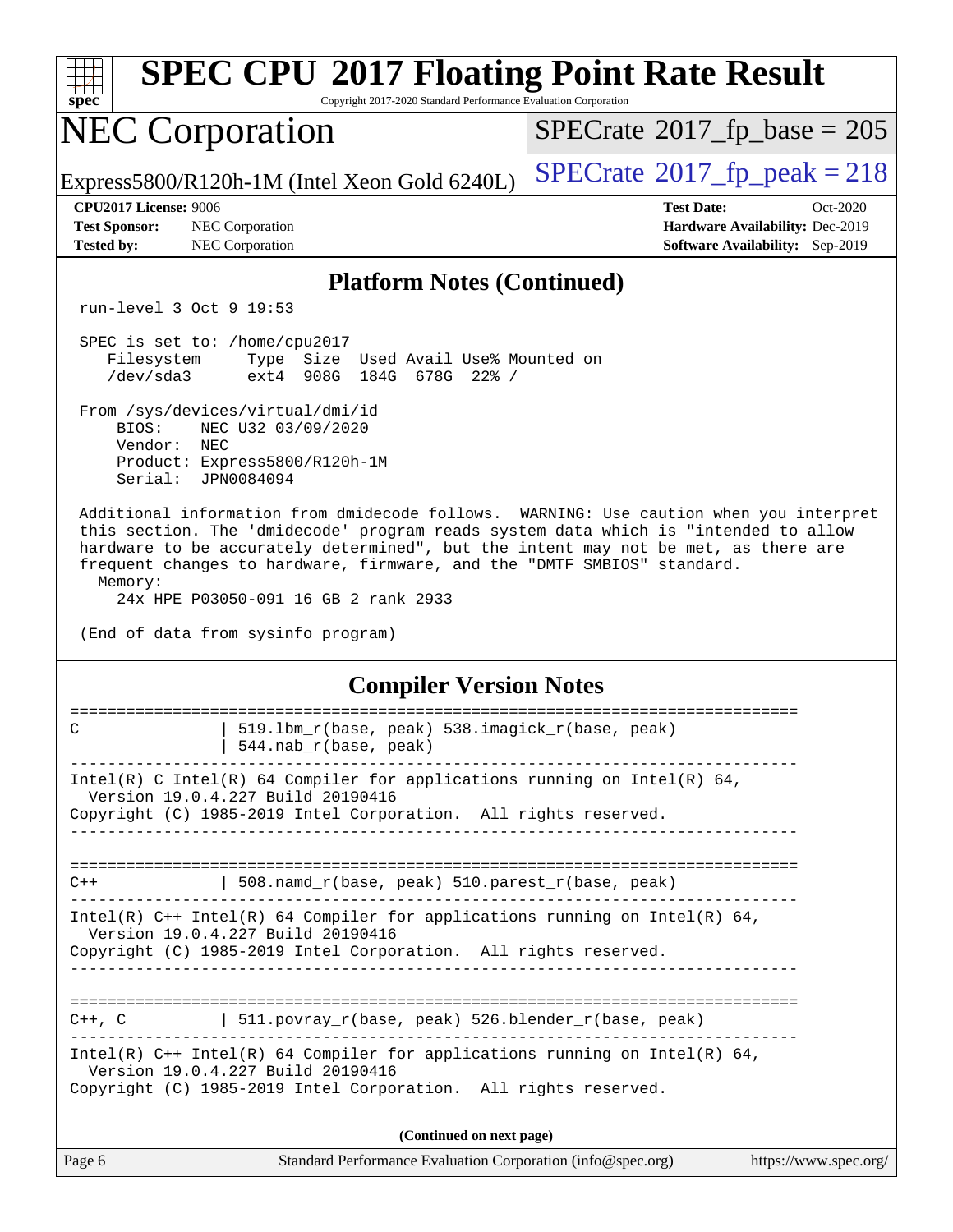

Copyright 2017-2020 Standard Performance Evaluation Corporation

## NEC Corporation

 $SPECrate$ <sup>®</sup>[2017\\_fp\\_base =](http://www.spec.org/auto/cpu2017/Docs/result-fields.html#SPECrate2017fpbase) 205

Express5800/R120h-1M (Intel Xeon Gold 6240L)  $\left|$  [SPECrate](http://www.spec.org/auto/cpu2017/Docs/result-fields.html#SPECrate2017fppeak)<sup>®</sup>[2017\\_fp\\_peak = 2](http://www.spec.org/auto/cpu2017/Docs/result-fields.html#SPECrate2017fppeak)18

**[Test Sponsor:](http://www.spec.org/auto/cpu2017/Docs/result-fields.html#TestSponsor)** NEC Corporation **[Hardware Availability:](http://www.spec.org/auto/cpu2017/Docs/result-fields.html#HardwareAvailability)** Dec-2019

**[CPU2017 License:](http://www.spec.org/auto/cpu2017/Docs/result-fields.html#CPU2017License)** 9006 **[Test Date:](http://www.spec.org/auto/cpu2017/Docs/result-fields.html#TestDate)** Oct-2020 **[Tested by:](http://www.spec.org/auto/cpu2017/Docs/result-fields.html#Testedby)** NEC Corporation **[Software Availability:](http://www.spec.org/auto/cpu2017/Docs/result-fields.html#SoftwareAvailability)** Sep-2019

#### **[Compiler Version Notes \(Continued\)](http://www.spec.org/auto/cpu2017/Docs/result-fields.html#CompilerVersionNotes)**

| Intel(R) C Intel(R) 64 Compiler for applications running on Intel(R) 64,<br>Version 19.0.4.227 Build 20190416<br>Copyright (C) 1985-2019 Intel Corporation. All rights reserved.                                                                                                                                                                                                                                                                                                                                                                                                         |                                                                                |  |
|------------------------------------------------------------------------------------------------------------------------------------------------------------------------------------------------------------------------------------------------------------------------------------------------------------------------------------------------------------------------------------------------------------------------------------------------------------------------------------------------------------------------------------------------------------------------------------------|--------------------------------------------------------------------------------|--|
|                                                                                                                                                                                                                                                                                                                                                                                                                                                                                                                                                                                          | $C++$ , C, Fortran   507.cactuBSSN_r(base, peak)                               |  |
| Intel(R) $C++$ Intel(R) 64 Compiler for applications running on Intel(R) 64,<br>Version 19.0.4.227 Build 20190416<br>Copyright (C) 1985-2019 Intel Corporation. All rights reserved.<br>Intel(R) C Intel(R) 64 Compiler for applications running on Intel(R) 64,<br>Version 19.0.4.227 Build 20190416<br>Copyright (C) 1985-2019 Intel Corporation. All rights reserved.<br>$Intel(R)$ Fortran Intel(R) 64 Compiler for applications running on Intel(R)<br>64, Version 19.0.4.227 Build 20190416<br>Copyright (C) 1985-2019 Intel Corporation. All rights reserved.<br>________________ |                                                                                |  |
| Fortran                                                                                                                                                                                                                                                                                                                                                                                                                                                                                                                                                                                  | 503.bwaves_r(base, peak) 549.fotonik3d_r(base, peak)<br>554.roms_r(base, peak) |  |
| $Intel(R)$ Fortran Intel(R) 64 Compiler for applications running on Intel(R)<br>64, Version 19.0.4.227 Build 20190416<br>Copyright (C) 1985-2019 Intel Corporation. All rights reserved.                                                                                                                                                                                                                                                                                                                                                                                                 |                                                                                |  |
|                                                                                                                                                                                                                                                                                                                                                                                                                                                                                                                                                                                          | Fortran, $C$   521.wrf_r(base, peak) 527.cam4_r(base, peak)                    |  |
| $Intel(R)$ Fortran Intel(R) 64 Compiler for applications running on Intel(R)<br>64, Version 19.0.4.227 Build 20190416<br>Copyright (C) 1985-2019 Intel Corporation. All rights reserved.<br>Intel(R) C Intel(R) 64 Compiler for applications running on Intel(R) 64,<br>Version 19.0.4.227 Build 20190416<br>Copyright (C) 1985-2019 Intel Corporation. All rights reserved.                                                                                                                                                                                                             |                                                                                |  |

### **[Base Compiler Invocation](http://www.spec.org/auto/cpu2017/Docs/result-fields.html#BaseCompilerInvocation)**

[C benchmarks](http://www.spec.org/auto/cpu2017/Docs/result-fields.html#Cbenchmarks): [icc -m64 -std=c11](http://www.spec.org/cpu2017/results/res2020q4/cpu2017-20201012-24176.flags.html#user_CCbase_intel_icc_64bit_c11_33ee0cdaae7deeeab2a9725423ba97205ce30f63b9926c2519791662299b76a0318f32ddfffdc46587804de3178b4f9328c46fa7c2b0cd779d7a61945c91cd35)

[C++ benchmarks:](http://www.spec.org/auto/cpu2017/Docs/result-fields.html#CXXbenchmarks) [icpc -m64](http://www.spec.org/cpu2017/results/res2020q4/cpu2017-20201012-24176.flags.html#user_CXXbase_intel_icpc_64bit_4ecb2543ae3f1412ef961e0650ca070fec7b7afdcd6ed48761b84423119d1bf6bdf5cad15b44d48e7256388bc77273b966e5eb805aefd121eb22e9299b2ec9d9)

**(Continued on next page)**

Page 7 Standard Performance Evaluation Corporation [\(info@spec.org\)](mailto:info@spec.org) <https://www.spec.org/>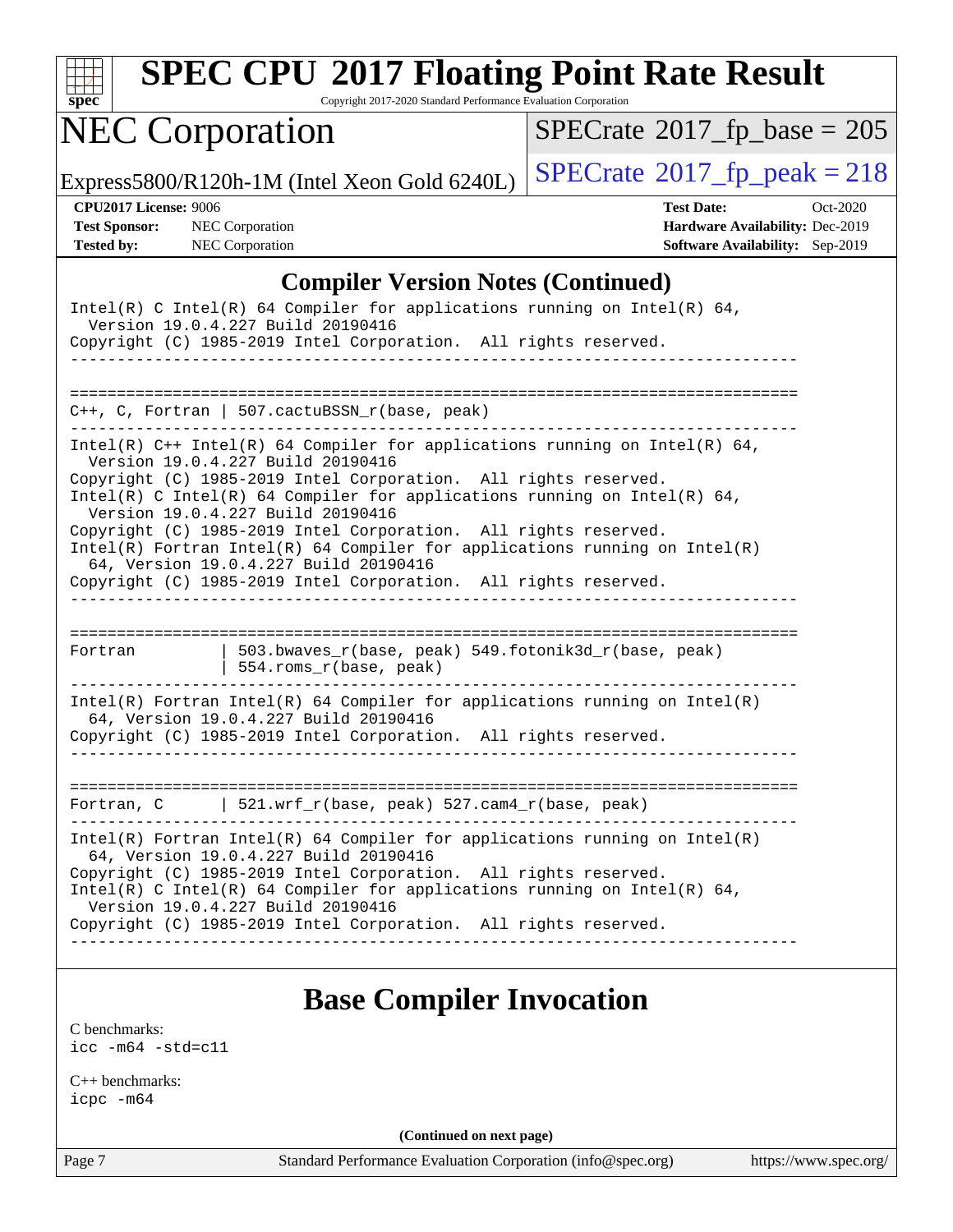

Copyright 2017-2020 Standard Performance Evaluation Corporation

## NEC Corporation

 $SPECTate$ <sup>®</sup>[2017\\_fp\\_base =](http://www.spec.org/auto/cpu2017/Docs/result-fields.html#SPECrate2017fpbase) 205

Express5800/R120h-1M (Intel Xeon Gold 6240L)  $\vert$  [SPECrate](http://www.spec.org/auto/cpu2017/Docs/result-fields.html#SPECrate2017fppeak)®[2017\\_fp\\_peak = 2](http://www.spec.org/auto/cpu2017/Docs/result-fields.html#SPECrate2017fppeak)18

**[Test Sponsor:](http://www.spec.org/auto/cpu2017/Docs/result-fields.html#TestSponsor)** NEC Corporation **[Hardware Availability:](http://www.spec.org/auto/cpu2017/Docs/result-fields.html#HardwareAvailability)** Dec-2019 **[Tested by:](http://www.spec.org/auto/cpu2017/Docs/result-fields.html#Testedby)** NEC Corporation **[Software Availability:](http://www.spec.org/auto/cpu2017/Docs/result-fields.html#SoftwareAvailability)** Sep-2019

**[CPU2017 License:](http://www.spec.org/auto/cpu2017/Docs/result-fields.html#CPU2017License)** 9006 **[Test Date:](http://www.spec.org/auto/cpu2017/Docs/result-fields.html#TestDate)** Oct-2020

## **[Base Compiler Invocation \(Continued\)](http://www.spec.org/auto/cpu2017/Docs/result-fields.html#BaseCompilerInvocation)**

[Fortran benchmarks](http://www.spec.org/auto/cpu2017/Docs/result-fields.html#Fortranbenchmarks): [ifort -m64](http://www.spec.org/cpu2017/results/res2020q4/cpu2017-20201012-24176.flags.html#user_FCbase_intel_ifort_64bit_24f2bb282fbaeffd6157abe4f878425411749daecae9a33200eee2bee2fe76f3b89351d69a8130dd5949958ce389cf37ff59a95e7a40d588e8d3a57e0c3fd751)

[Benchmarks using both Fortran and C](http://www.spec.org/auto/cpu2017/Docs/result-fields.html#BenchmarksusingbothFortranandC): [ifort -m64](http://www.spec.org/cpu2017/results/res2020q4/cpu2017-20201012-24176.flags.html#user_CC_FCbase_intel_ifort_64bit_24f2bb282fbaeffd6157abe4f878425411749daecae9a33200eee2bee2fe76f3b89351d69a8130dd5949958ce389cf37ff59a95e7a40d588e8d3a57e0c3fd751) [icc -m64 -std=c11](http://www.spec.org/cpu2017/results/res2020q4/cpu2017-20201012-24176.flags.html#user_CC_FCbase_intel_icc_64bit_c11_33ee0cdaae7deeeab2a9725423ba97205ce30f63b9926c2519791662299b76a0318f32ddfffdc46587804de3178b4f9328c46fa7c2b0cd779d7a61945c91cd35)

[Benchmarks using both C and C++](http://www.spec.org/auto/cpu2017/Docs/result-fields.html#BenchmarksusingbothCandCXX): [icpc -m64](http://www.spec.org/cpu2017/results/res2020q4/cpu2017-20201012-24176.flags.html#user_CC_CXXbase_intel_icpc_64bit_4ecb2543ae3f1412ef961e0650ca070fec7b7afdcd6ed48761b84423119d1bf6bdf5cad15b44d48e7256388bc77273b966e5eb805aefd121eb22e9299b2ec9d9) [icc -m64 -std=c11](http://www.spec.org/cpu2017/results/res2020q4/cpu2017-20201012-24176.flags.html#user_CC_CXXbase_intel_icc_64bit_c11_33ee0cdaae7deeeab2a9725423ba97205ce30f63b9926c2519791662299b76a0318f32ddfffdc46587804de3178b4f9328c46fa7c2b0cd779d7a61945c91cd35)

[Benchmarks using Fortran, C, and C++:](http://www.spec.org/auto/cpu2017/Docs/result-fields.html#BenchmarksusingFortranCandCXX) [icpc -m64](http://www.spec.org/cpu2017/results/res2020q4/cpu2017-20201012-24176.flags.html#user_CC_CXX_FCbase_intel_icpc_64bit_4ecb2543ae3f1412ef961e0650ca070fec7b7afdcd6ed48761b84423119d1bf6bdf5cad15b44d48e7256388bc77273b966e5eb805aefd121eb22e9299b2ec9d9) [icc -m64 -std=c11](http://www.spec.org/cpu2017/results/res2020q4/cpu2017-20201012-24176.flags.html#user_CC_CXX_FCbase_intel_icc_64bit_c11_33ee0cdaae7deeeab2a9725423ba97205ce30f63b9926c2519791662299b76a0318f32ddfffdc46587804de3178b4f9328c46fa7c2b0cd779d7a61945c91cd35) [ifort -m64](http://www.spec.org/cpu2017/results/res2020q4/cpu2017-20201012-24176.flags.html#user_CC_CXX_FCbase_intel_ifort_64bit_24f2bb282fbaeffd6157abe4f878425411749daecae9a33200eee2bee2fe76f3b89351d69a8130dd5949958ce389cf37ff59a95e7a40d588e8d3a57e0c3fd751)

#### **[Base Portability Flags](http://www.spec.org/auto/cpu2017/Docs/result-fields.html#BasePortabilityFlags)**

 503.bwaves\_r: [-DSPEC\\_LP64](http://www.spec.org/cpu2017/results/res2020q4/cpu2017-20201012-24176.flags.html#suite_basePORTABILITY503_bwaves_r_DSPEC_LP64) 507.cactuBSSN\_r: [-DSPEC\\_LP64](http://www.spec.org/cpu2017/results/res2020q4/cpu2017-20201012-24176.flags.html#suite_basePORTABILITY507_cactuBSSN_r_DSPEC_LP64) 508.namd\_r: [-DSPEC\\_LP64](http://www.spec.org/cpu2017/results/res2020q4/cpu2017-20201012-24176.flags.html#suite_basePORTABILITY508_namd_r_DSPEC_LP64) 510.parest\_r: [-DSPEC\\_LP64](http://www.spec.org/cpu2017/results/res2020q4/cpu2017-20201012-24176.flags.html#suite_basePORTABILITY510_parest_r_DSPEC_LP64) 511.povray\_r: [-DSPEC\\_LP64](http://www.spec.org/cpu2017/results/res2020q4/cpu2017-20201012-24176.flags.html#suite_basePORTABILITY511_povray_r_DSPEC_LP64) 519.lbm\_r: [-DSPEC\\_LP64](http://www.spec.org/cpu2017/results/res2020q4/cpu2017-20201012-24176.flags.html#suite_basePORTABILITY519_lbm_r_DSPEC_LP64) 521.wrf\_r: [-DSPEC\\_LP64](http://www.spec.org/cpu2017/results/res2020q4/cpu2017-20201012-24176.flags.html#suite_basePORTABILITY521_wrf_r_DSPEC_LP64) [-DSPEC\\_CASE\\_FLAG](http://www.spec.org/cpu2017/results/res2020q4/cpu2017-20201012-24176.flags.html#b521.wrf_r_baseCPORTABILITY_DSPEC_CASE_FLAG) [-convert big\\_endian](http://www.spec.org/cpu2017/results/res2020q4/cpu2017-20201012-24176.flags.html#user_baseFPORTABILITY521_wrf_r_convert_big_endian_c3194028bc08c63ac5d04de18c48ce6d347e4e562e8892b8bdbdc0214820426deb8554edfa529a3fb25a586e65a3d812c835984020483e7e73212c4d31a38223) 526.blender\_r: [-DSPEC\\_LP64](http://www.spec.org/cpu2017/results/res2020q4/cpu2017-20201012-24176.flags.html#suite_basePORTABILITY526_blender_r_DSPEC_LP64) [-DSPEC\\_LINUX](http://www.spec.org/cpu2017/results/res2020q4/cpu2017-20201012-24176.flags.html#b526.blender_r_baseCPORTABILITY_DSPEC_LINUX) [-funsigned-char](http://www.spec.org/cpu2017/results/res2020q4/cpu2017-20201012-24176.flags.html#user_baseCPORTABILITY526_blender_r_force_uchar_40c60f00ab013830e2dd6774aeded3ff59883ba5a1fc5fc14077f794d777847726e2a5858cbc7672e36e1b067e7e5c1d9a74f7176df07886a243d7cc18edfe67) 527.cam4\_r: [-DSPEC\\_LP64](http://www.spec.org/cpu2017/results/res2020q4/cpu2017-20201012-24176.flags.html#suite_basePORTABILITY527_cam4_r_DSPEC_LP64) [-DSPEC\\_CASE\\_FLAG](http://www.spec.org/cpu2017/results/res2020q4/cpu2017-20201012-24176.flags.html#b527.cam4_r_baseCPORTABILITY_DSPEC_CASE_FLAG) 538.imagick\_r: [-DSPEC\\_LP64](http://www.spec.org/cpu2017/results/res2020q4/cpu2017-20201012-24176.flags.html#suite_basePORTABILITY538_imagick_r_DSPEC_LP64) 544.nab\_r: [-DSPEC\\_LP64](http://www.spec.org/cpu2017/results/res2020q4/cpu2017-20201012-24176.flags.html#suite_basePORTABILITY544_nab_r_DSPEC_LP64) 549.fotonik3d\_r: [-DSPEC\\_LP64](http://www.spec.org/cpu2017/results/res2020q4/cpu2017-20201012-24176.flags.html#suite_basePORTABILITY549_fotonik3d_r_DSPEC_LP64) 554.roms\_r: [-DSPEC\\_LP64](http://www.spec.org/cpu2017/results/res2020q4/cpu2017-20201012-24176.flags.html#suite_basePORTABILITY554_roms_r_DSPEC_LP64)

## **[Base Optimization Flags](http://www.spec.org/auto/cpu2017/Docs/result-fields.html#BaseOptimizationFlags)**

[C benchmarks](http://www.spec.org/auto/cpu2017/Docs/result-fields.html#Cbenchmarks):

[-xCORE-AVX2](http://www.spec.org/cpu2017/results/res2020q4/cpu2017-20201012-24176.flags.html#user_CCbase_f-xCORE-AVX2) [-ipo](http://www.spec.org/cpu2017/results/res2020q4/cpu2017-20201012-24176.flags.html#user_CCbase_f-ipo) [-O3](http://www.spec.org/cpu2017/results/res2020q4/cpu2017-20201012-24176.flags.html#user_CCbase_f-O3) [-no-prec-div](http://www.spec.org/cpu2017/results/res2020q4/cpu2017-20201012-24176.flags.html#user_CCbase_f-no-prec-div) [-qopt-prefetch](http://www.spec.org/cpu2017/results/res2020q4/cpu2017-20201012-24176.flags.html#user_CCbase_f-qopt-prefetch) [-ffinite-math-only](http://www.spec.org/cpu2017/results/res2020q4/cpu2017-20201012-24176.flags.html#user_CCbase_f_finite_math_only_cb91587bd2077682c4b38af759c288ed7c732db004271a9512da14a4f8007909a5f1427ecbf1a0fb78ff2a814402c6114ac565ca162485bbcae155b5e4258871) [-qopt-mem-layout-trans=4](http://www.spec.org/cpu2017/results/res2020q4/cpu2017-20201012-24176.flags.html#user_CCbase_f-qopt-mem-layout-trans_fa39e755916c150a61361b7846f310bcdf6f04e385ef281cadf3647acec3f0ae266d1a1d22d972a7087a248fd4e6ca390a3634700869573d231a252c784941a8) [C++ benchmarks:](http://www.spec.org/auto/cpu2017/Docs/result-fields.html#CXXbenchmarks) [-xCORE-AVX2](http://www.spec.org/cpu2017/results/res2020q4/cpu2017-20201012-24176.flags.html#user_CXXbase_f-xCORE-AVX2) [-ipo](http://www.spec.org/cpu2017/results/res2020q4/cpu2017-20201012-24176.flags.html#user_CXXbase_f-ipo) [-O3](http://www.spec.org/cpu2017/results/res2020q4/cpu2017-20201012-24176.flags.html#user_CXXbase_f-O3) [-no-prec-div](http://www.spec.org/cpu2017/results/res2020q4/cpu2017-20201012-24176.flags.html#user_CXXbase_f-no-prec-div) [-qopt-prefetch](http://www.spec.org/cpu2017/results/res2020q4/cpu2017-20201012-24176.flags.html#user_CXXbase_f-qopt-prefetch) [-ffinite-math-only](http://www.spec.org/cpu2017/results/res2020q4/cpu2017-20201012-24176.flags.html#user_CXXbase_f_finite_math_only_cb91587bd2077682c4b38af759c288ed7c732db004271a9512da14a4f8007909a5f1427ecbf1a0fb78ff2a814402c6114ac565ca162485bbcae155b5e4258871) [-qopt-mem-layout-trans=4](http://www.spec.org/cpu2017/results/res2020q4/cpu2017-20201012-24176.flags.html#user_CXXbase_f-qopt-mem-layout-trans_fa39e755916c150a61361b7846f310bcdf6f04e385ef281cadf3647acec3f0ae266d1a1d22d972a7087a248fd4e6ca390a3634700869573d231a252c784941a8) [Fortran benchmarks](http://www.spec.org/auto/cpu2017/Docs/result-fields.html#Fortranbenchmarks): [-xCORE-AVX2](http://www.spec.org/cpu2017/results/res2020q4/cpu2017-20201012-24176.flags.html#user_FCbase_f-xCORE-AVX2) [-ipo](http://www.spec.org/cpu2017/results/res2020q4/cpu2017-20201012-24176.flags.html#user_FCbase_f-ipo) [-O3](http://www.spec.org/cpu2017/results/res2020q4/cpu2017-20201012-24176.flags.html#user_FCbase_f-O3) [-no-prec-div](http://www.spec.org/cpu2017/results/res2020q4/cpu2017-20201012-24176.flags.html#user_FCbase_f-no-prec-div) [-qopt-prefetch](http://www.spec.org/cpu2017/results/res2020q4/cpu2017-20201012-24176.flags.html#user_FCbase_f-qopt-prefetch) [-ffinite-math-only](http://www.spec.org/cpu2017/results/res2020q4/cpu2017-20201012-24176.flags.html#user_FCbase_f_finite_math_only_cb91587bd2077682c4b38af759c288ed7c732db004271a9512da14a4f8007909a5f1427ecbf1a0fb78ff2a814402c6114ac565ca162485bbcae155b5e4258871)

**(Continued on next page)**

| Page 8 | Standard Performance Evaluation Corporation (info@spec.org) | https://www.spec.org/ |
|--------|-------------------------------------------------------------|-----------------------|
|--------|-------------------------------------------------------------|-----------------------|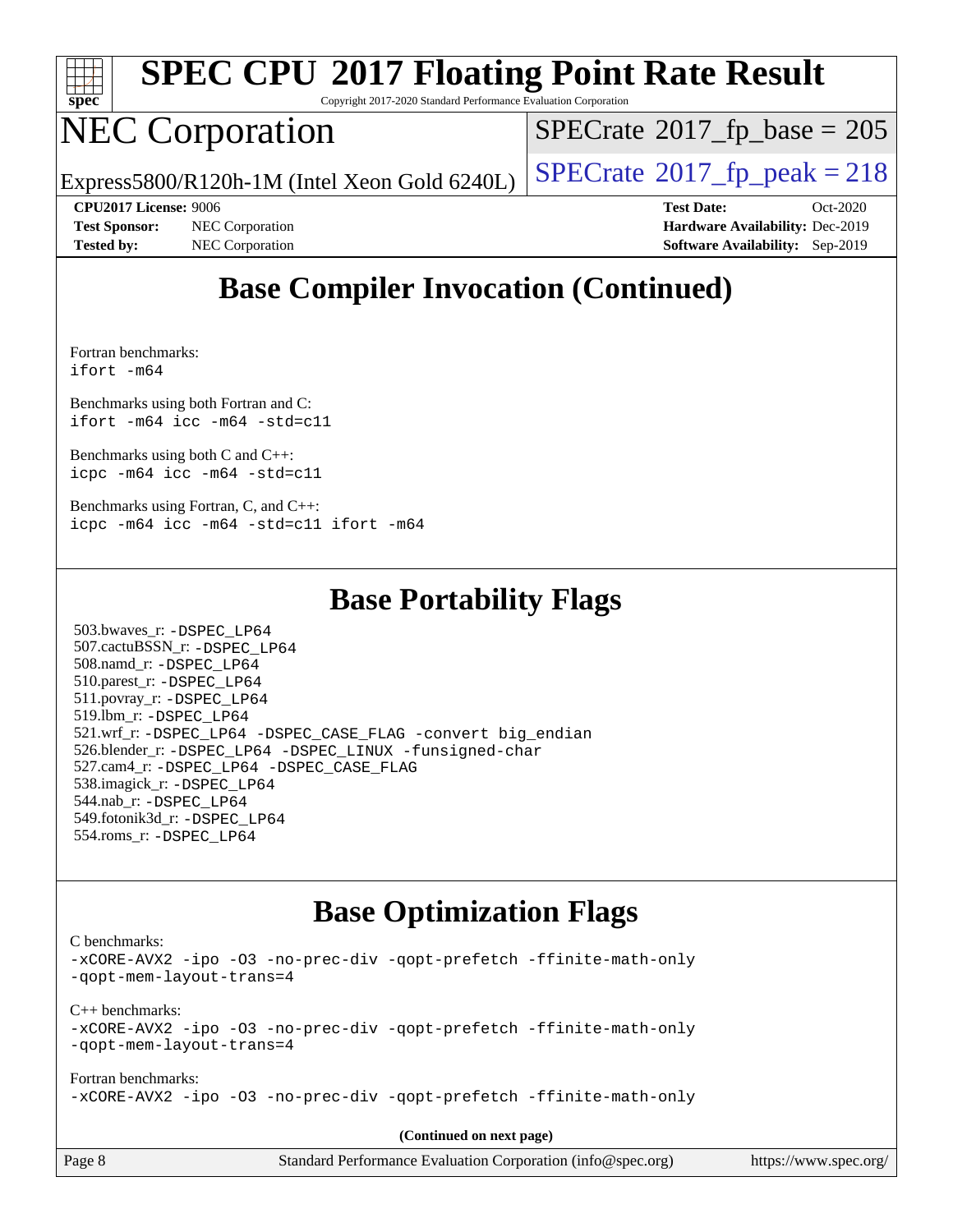

Copyright 2017-2020 Standard Performance Evaluation Corporation

## NEC Corporation

 $SPECTate$ <sup>®</sup>[2017\\_fp\\_base =](http://www.spec.org/auto/cpu2017/Docs/result-fields.html#SPECrate2017fpbase) 205

Express5800/R120h-1M (Intel Xeon Gold 6240L)  $\vert$  [SPECrate](http://www.spec.org/auto/cpu2017/Docs/result-fields.html#SPECrate2017fppeak)®[2017\\_fp\\_peak = 2](http://www.spec.org/auto/cpu2017/Docs/result-fields.html#SPECrate2017fppeak)18

**[Test Sponsor:](http://www.spec.org/auto/cpu2017/Docs/result-fields.html#TestSponsor)** NEC Corporation **[Hardware Availability:](http://www.spec.org/auto/cpu2017/Docs/result-fields.html#HardwareAvailability)** Dec-2019 **[Tested by:](http://www.spec.org/auto/cpu2017/Docs/result-fields.html#Testedby)** NEC Corporation **[Software Availability:](http://www.spec.org/auto/cpu2017/Docs/result-fields.html#SoftwareAvailability)** Sep-2019

**[CPU2017 License:](http://www.spec.org/auto/cpu2017/Docs/result-fields.html#CPU2017License)** 9006 **[Test Date:](http://www.spec.org/auto/cpu2017/Docs/result-fields.html#TestDate)** Oct-2020

## **[Base Optimization Flags \(Continued\)](http://www.spec.org/auto/cpu2017/Docs/result-fields.html#BaseOptimizationFlags)**

[Fortran benchmarks](http://www.spec.org/auto/cpu2017/Docs/result-fields.html#Fortranbenchmarks) (continued):

[-qopt-mem-layout-trans=4](http://www.spec.org/cpu2017/results/res2020q4/cpu2017-20201012-24176.flags.html#user_FCbase_f-qopt-mem-layout-trans_fa39e755916c150a61361b7846f310bcdf6f04e385ef281cadf3647acec3f0ae266d1a1d22d972a7087a248fd4e6ca390a3634700869573d231a252c784941a8) [-auto](http://www.spec.org/cpu2017/results/res2020q4/cpu2017-20201012-24176.flags.html#user_FCbase_f-auto) [-nostandard-realloc-lhs](http://www.spec.org/cpu2017/results/res2020q4/cpu2017-20201012-24176.flags.html#user_FCbase_f_2003_std_realloc_82b4557e90729c0f113870c07e44d33d6f5a304b4f63d4c15d2d0f1fab99f5daaed73bdb9275d9ae411527f28b936061aa8b9c8f2d63842963b95c9dd6426b8a) [-align array32byte](http://www.spec.org/cpu2017/results/res2020q4/cpu2017-20201012-24176.flags.html#user_FCbase_align_array32byte_b982fe038af199962ba9a80c053b8342c548c85b40b8e86eb3cc33dee0d7986a4af373ac2d51c3f7cf710a18d62fdce2948f201cd044323541f22fc0fffc51b6)

[Benchmarks using both Fortran and C](http://www.spec.org/auto/cpu2017/Docs/result-fields.html#BenchmarksusingbothFortranandC):

[-xCORE-AVX2](http://www.spec.org/cpu2017/results/res2020q4/cpu2017-20201012-24176.flags.html#user_CC_FCbase_f-xCORE-AVX2) [-ipo](http://www.spec.org/cpu2017/results/res2020q4/cpu2017-20201012-24176.flags.html#user_CC_FCbase_f-ipo) [-O3](http://www.spec.org/cpu2017/results/res2020q4/cpu2017-20201012-24176.flags.html#user_CC_FCbase_f-O3) [-no-prec-div](http://www.spec.org/cpu2017/results/res2020q4/cpu2017-20201012-24176.flags.html#user_CC_FCbase_f-no-prec-div) [-qopt-prefetch](http://www.spec.org/cpu2017/results/res2020q4/cpu2017-20201012-24176.flags.html#user_CC_FCbase_f-qopt-prefetch) [-ffinite-math-only](http://www.spec.org/cpu2017/results/res2020q4/cpu2017-20201012-24176.flags.html#user_CC_FCbase_f_finite_math_only_cb91587bd2077682c4b38af759c288ed7c732db004271a9512da14a4f8007909a5f1427ecbf1a0fb78ff2a814402c6114ac565ca162485bbcae155b5e4258871) [-qopt-mem-layout-trans=4](http://www.spec.org/cpu2017/results/res2020q4/cpu2017-20201012-24176.flags.html#user_CC_FCbase_f-qopt-mem-layout-trans_fa39e755916c150a61361b7846f310bcdf6f04e385ef281cadf3647acec3f0ae266d1a1d22d972a7087a248fd4e6ca390a3634700869573d231a252c784941a8) [-auto](http://www.spec.org/cpu2017/results/res2020q4/cpu2017-20201012-24176.flags.html#user_CC_FCbase_f-auto) [-nostandard-realloc-lhs](http://www.spec.org/cpu2017/results/res2020q4/cpu2017-20201012-24176.flags.html#user_CC_FCbase_f_2003_std_realloc_82b4557e90729c0f113870c07e44d33d6f5a304b4f63d4c15d2d0f1fab99f5daaed73bdb9275d9ae411527f28b936061aa8b9c8f2d63842963b95c9dd6426b8a) [-align array32byte](http://www.spec.org/cpu2017/results/res2020q4/cpu2017-20201012-24176.flags.html#user_CC_FCbase_align_array32byte_b982fe038af199962ba9a80c053b8342c548c85b40b8e86eb3cc33dee0d7986a4af373ac2d51c3f7cf710a18d62fdce2948f201cd044323541f22fc0fffc51b6)

[Benchmarks using both C and C++](http://www.spec.org/auto/cpu2017/Docs/result-fields.html#BenchmarksusingbothCandCXX):

[-xCORE-AVX2](http://www.spec.org/cpu2017/results/res2020q4/cpu2017-20201012-24176.flags.html#user_CC_CXXbase_f-xCORE-AVX2) [-ipo](http://www.spec.org/cpu2017/results/res2020q4/cpu2017-20201012-24176.flags.html#user_CC_CXXbase_f-ipo) [-O3](http://www.spec.org/cpu2017/results/res2020q4/cpu2017-20201012-24176.flags.html#user_CC_CXXbase_f-O3) [-no-prec-div](http://www.spec.org/cpu2017/results/res2020q4/cpu2017-20201012-24176.flags.html#user_CC_CXXbase_f-no-prec-div) [-qopt-prefetch](http://www.spec.org/cpu2017/results/res2020q4/cpu2017-20201012-24176.flags.html#user_CC_CXXbase_f-qopt-prefetch) [-ffinite-math-only](http://www.spec.org/cpu2017/results/res2020q4/cpu2017-20201012-24176.flags.html#user_CC_CXXbase_f_finite_math_only_cb91587bd2077682c4b38af759c288ed7c732db004271a9512da14a4f8007909a5f1427ecbf1a0fb78ff2a814402c6114ac565ca162485bbcae155b5e4258871) [-qopt-mem-layout-trans=4](http://www.spec.org/cpu2017/results/res2020q4/cpu2017-20201012-24176.flags.html#user_CC_CXXbase_f-qopt-mem-layout-trans_fa39e755916c150a61361b7846f310bcdf6f04e385ef281cadf3647acec3f0ae266d1a1d22d972a7087a248fd4e6ca390a3634700869573d231a252c784941a8)

#### [Benchmarks using Fortran, C, and C++:](http://www.spec.org/auto/cpu2017/Docs/result-fields.html#BenchmarksusingFortranCandCXX)

[-xCORE-AVX2](http://www.spec.org/cpu2017/results/res2020q4/cpu2017-20201012-24176.flags.html#user_CC_CXX_FCbase_f-xCORE-AVX2) [-ipo](http://www.spec.org/cpu2017/results/res2020q4/cpu2017-20201012-24176.flags.html#user_CC_CXX_FCbase_f-ipo) [-O3](http://www.spec.org/cpu2017/results/res2020q4/cpu2017-20201012-24176.flags.html#user_CC_CXX_FCbase_f-O3) [-no-prec-div](http://www.spec.org/cpu2017/results/res2020q4/cpu2017-20201012-24176.flags.html#user_CC_CXX_FCbase_f-no-prec-div) [-qopt-prefetch](http://www.spec.org/cpu2017/results/res2020q4/cpu2017-20201012-24176.flags.html#user_CC_CXX_FCbase_f-qopt-prefetch) [-ffinite-math-only](http://www.spec.org/cpu2017/results/res2020q4/cpu2017-20201012-24176.flags.html#user_CC_CXX_FCbase_f_finite_math_only_cb91587bd2077682c4b38af759c288ed7c732db004271a9512da14a4f8007909a5f1427ecbf1a0fb78ff2a814402c6114ac565ca162485bbcae155b5e4258871) [-qopt-mem-layout-trans=4](http://www.spec.org/cpu2017/results/res2020q4/cpu2017-20201012-24176.flags.html#user_CC_CXX_FCbase_f-qopt-mem-layout-trans_fa39e755916c150a61361b7846f310bcdf6f04e385ef281cadf3647acec3f0ae266d1a1d22d972a7087a248fd4e6ca390a3634700869573d231a252c784941a8) [-auto](http://www.spec.org/cpu2017/results/res2020q4/cpu2017-20201012-24176.flags.html#user_CC_CXX_FCbase_f-auto) [-nostandard-realloc-lhs](http://www.spec.org/cpu2017/results/res2020q4/cpu2017-20201012-24176.flags.html#user_CC_CXX_FCbase_f_2003_std_realloc_82b4557e90729c0f113870c07e44d33d6f5a304b4f63d4c15d2d0f1fab99f5daaed73bdb9275d9ae411527f28b936061aa8b9c8f2d63842963b95c9dd6426b8a) [-align array32byte](http://www.spec.org/cpu2017/results/res2020q4/cpu2017-20201012-24176.flags.html#user_CC_CXX_FCbase_align_array32byte_b982fe038af199962ba9a80c053b8342c548c85b40b8e86eb3cc33dee0d7986a4af373ac2d51c3f7cf710a18d62fdce2948f201cd044323541f22fc0fffc51b6)

### **[Peak Compiler Invocation](http://www.spec.org/auto/cpu2017/Docs/result-fields.html#PeakCompilerInvocation)**

[C benchmarks](http://www.spec.org/auto/cpu2017/Docs/result-fields.html#Cbenchmarks): [icc -m64 -std=c11](http://www.spec.org/cpu2017/results/res2020q4/cpu2017-20201012-24176.flags.html#user_CCpeak_intel_icc_64bit_c11_33ee0cdaae7deeeab2a9725423ba97205ce30f63b9926c2519791662299b76a0318f32ddfffdc46587804de3178b4f9328c46fa7c2b0cd779d7a61945c91cd35)

[C++ benchmarks:](http://www.spec.org/auto/cpu2017/Docs/result-fields.html#CXXbenchmarks) [icpc -m64](http://www.spec.org/cpu2017/results/res2020q4/cpu2017-20201012-24176.flags.html#user_CXXpeak_intel_icpc_64bit_4ecb2543ae3f1412ef961e0650ca070fec7b7afdcd6ed48761b84423119d1bf6bdf5cad15b44d48e7256388bc77273b966e5eb805aefd121eb22e9299b2ec9d9)

[Fortran benchmarks](http://www.spec.org/auto/cpu2017/Docs/result-fields.html#Fortranbenchmarks): [ifort -m64](http://www.spec.org/cpu2017/results/res2020q4/cpu2017-20201012-24176.flags.html#user_FCpeak_intel_ifort_64bit_24f2bb282fbaeffd6157abe4f878425411749daecae9a33200eee2bee2fe76f3b89351d69a8130dd5949958ce389cf37ff59a95e7a40d588e8d3a57e0c3fd751)

[Benchmarks using both Fortran and C](http://www.spec.org/auto/cpu2017/Docs/result-fields.html#BenchmarksusingbothFortranandC): [ifort -m64](http://www.spec.org/cpu2017/results/res2020q4/cpu2017-20201012-24176.flags.html#user_CC_FCpeak_intel_ifort_64bit_24f2bb282fbaeffd6157abe4f878425411749daecae9a33200eee2bee2fe76f3b89351d69a8130dd5949958ce389cf37ff59a95e7a40d588e8d3a57e0c3fd751) [icc -m64 -std=c11](http://www.spec.org/cpu2017/results/res2020q4/cpu2017-20201012-24176.flags.html#user_CC_FCpeak_intel_icc_64bit_c11_33ee0cdaae7deeeab2a9725423ba97205ce30f63b9926c2519791662299b76a0318f32ddfffdc46587804de3178b4f9328c46fa7c2b0cd779d7a61945c91cd35)

[Benchmarks using both C and C++](http://www.spec.org/auto/cpu2017/Docs/result-fields.html#BenchmarksusingbothCandCXX): [icpc -m64](http://www.spec.org/cpu2017/results/res2020q4/cpu2017-20201012-24176.flags.html#user_CC_CXXpeak_intel_icpc_64bit_4ecb2543ae3f1412ef961e0650ca070fec7b7afdcd6ed48761b84423119d1bf6bdf5cad15b44d48e7256388bc77273b966e5eb805aefd121eb22e9299b2ec9d9) [icc -m64 -std=c11](http://www.spec.org/cpu2017/results/res2020q4/cpu2017-20201012-24176.flags.html#user_CC_CXXpeak_intel_icc_64bit_c11_33ee0cdaae7deeeab2a9725423ba97205ce30f63b9926c2519791662299b76a0318f32ddfffdc46587804de3178b4f9328c46fa7c2b0cd779d7a61945c91cd35)

[Benchmarks using Fortran, C, and C++:](http://www.spec.org/auto/cpu2017/Docs/result-fields.html#BenchmarksusingFortranCandCXX) [icpc -m64](http://www.spec.org/cpu2017/results/res2020q4/cpu2017-20201012-24176.flags.html#user_CC_CXX_FCpeak_intel_icpc_64bit_4ecb2543ae3f1412ef961e0650ca070fec7b7afdcd6ed48761b84423119d1bf6bdf5cad15b44d48e7256388bc77273b966e5eb805aefd121eb22e9299b2ec9d9) [icc -m64 -std=c11](http://www.spec.org/cpu2017/results/res2020q4/cpu2017-20201012-24176.flags.html#user_CC_CXX_FCpeak_intel_icc_64bit_c11_33ee0cdaae7deeeab2a9725423ba97205ce30f63b9926c2519791662299b76a0318f32ddfffdc46587804de3178b4f9328c46fa7c2b0cd779d7a61945c91cd35) [ifort -m64](http://www.spec.org/cpu2017/results/res2020q4/cpu2017-20201012-24176.flags.html#user_CC_CXX_FCpeak_intel_ifort_64bit_24f2bb282fbaeffd6157abe4f878425411749daecae9a33200eee2bee2fe76f3b89351d69a8130dd5949958ce389cf37ff59a95e7a40d588e8d3a57e0c3fd751)

### **[Peak Portability Flags](http://www.spec.org/auto/cpu2017/Docs/result-fields.html#PeakPortabilityFlags)**

Same as Base Portability Flags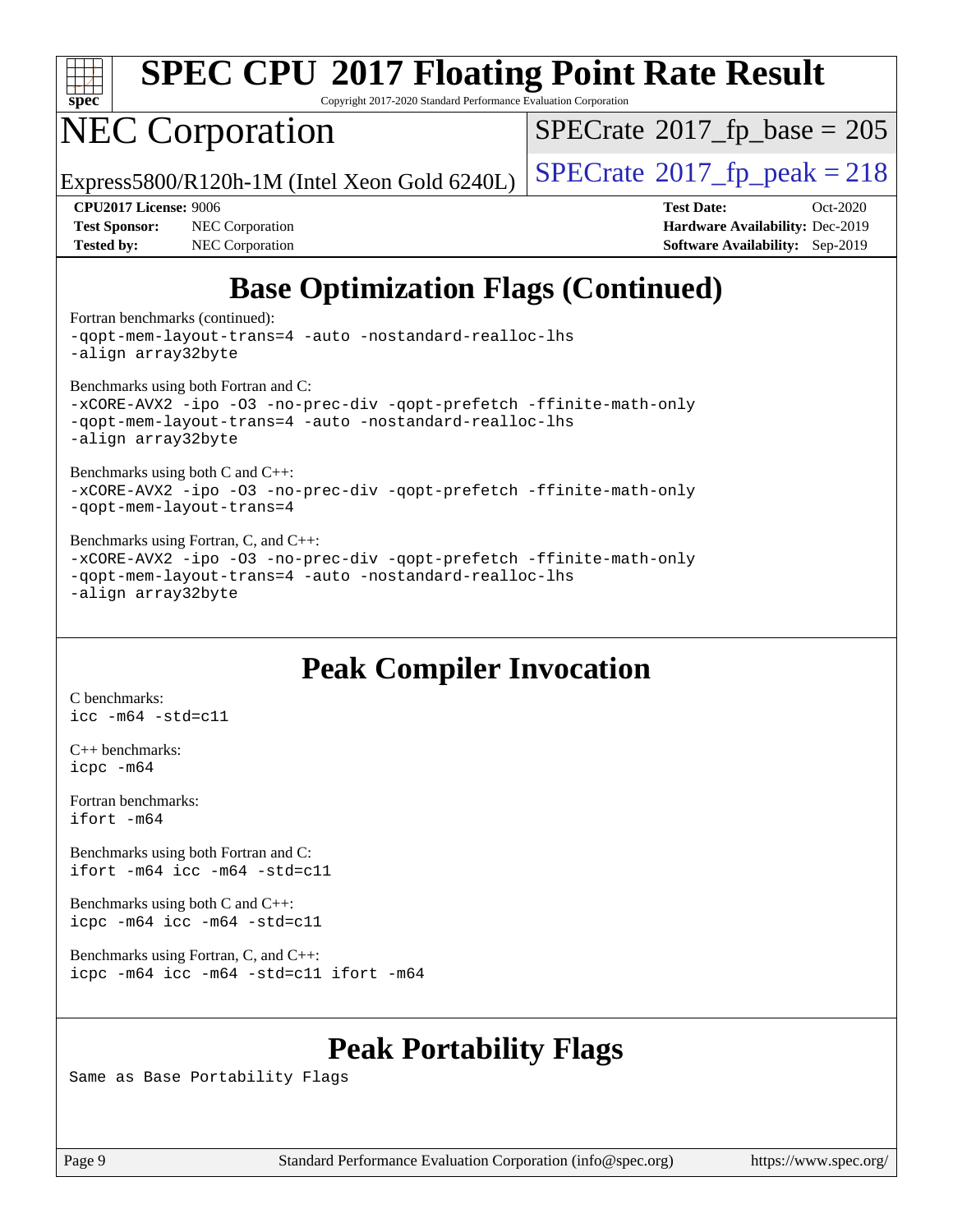| <b>SPEC CPU®2017 Floating Point Rate Result</b><br>spec <sup>®</sup><br>Copyright 2017-2020 Standard Performance Evaluation Corporation                                                                                            |                                                                                                            |  |
|------------------------------------------------------------------------------------------------------------------------------------------------------------------------------------------------------------------------------------|------------------------------------------------------------------------------------------------------------|--|
| <b>NEC Corporation</b>                                                                                                                                                                                                             | $SPECrate^{\circ}2017$ _fp_base = 205                                                                      |  |
| Express5800/R120h-1M (Intel Xeon Gold 6240L)                                                                                                                                                                                       | $SPECrate^{\circ}2017$ _fp_peak = 218                                                                      |  |
| <b>CPU2017 License: 9006</b><br><b>Test Sponsor:</b><br>NEC Corporation<br><b>Tested by:</b><br>NEC Corporation                                                                                                                    | <b>Test Date:</b><br>Oct-2020<br>Hardware Availability: Dec-2019<br><b>Software Availability:</b> Sep-2019 |  |
| <b>Peak Optimization Flags</b>                                                                                                                                                                                                     |                                                                                                            |  |
| C benchmarks:                                                                                                                                                                                                                      |                                                                                                            |  |
| $519$ .lbm_r: -prof-gen(pass 1) -prof-use(pass 2) -ipo -xCORE-AVX2 -03<br>-no-prec-div -qopt-prefetch -ffinite-math-only<br>-qopt-mem-layout-trans=4                                                                               |                                                                                                            |  |
| $538.\text{imagek}_r$ : basepeak = yes                                                                                                                                                                                             |                                                                                                            |  |
| $544$ .nab_r: basepeak = yes                                                                                                                                                                                                       |                                                                                                            |  |
| $C++$ benchmarks:                                                                                                                                                                                                                  |                                                                                                            |  |
| 508.namd_r: -prof-gen(pass 1) -prof-use(pass 2) -ipo -xCORE-AVX2 -03<br>-no-prec-div -qopt-prefetch -ffinite-math-only<br>-qopt-mem-layout-trans=4                                                                                 |                                                                                                            |  |
| 510.parest_r: -xCORE-AVX2 -ipo -03 -no-prec-div -qopt-prefetch<br>-ffinite-math-only -qopt-mem-layout-trans=4                                                                                                                      |                                                                                                            |  |
| Fortran benchmarks:                                                                                                                                                                                                                |                                                                                                            |  |
| 503.bwaves_r: -xCORE-AVX2 -ipo -03 -no-prec-div -qopt-prefetch<br>-ffinite-math-only -qopt-mem-layout-trans=4 -auto<br>-nostandard-realloc-lhs -align array32byte                                                                  |                                                                                                            |  |
| $549.$ fotonik $3d$ _r: basepeak = yes                                                                                                                                                                                             |                                                                                                            |  |
| $554 \cdot \text{rows}$ : -prof-qen(pass 1) -prof-use(pass 2) -ipo -xCORE-AVX2 -03<br>-no-prec-div -qopt-prefetch -ffinite-math-only<br>-qopt-mem-layout-trans=4 -auto -nostandard-realloc-lhs<br>-align array32byte               |                                                                                                            |  |
| Benchmarks using both Fortran and C:<br>-prof-gen(pass 1) -prof-use(pass 2) -ipo -xCORE-AVX2 -03<br>-no-prec-div -qopt-prefetch -ffinite-math-only<br>-qopt-mem-layout-trans=4 -auto -nostandard-realloc-lhs<br>-align array32byte |                                                                                                            |  |
| Benchmarks using both $C$ and $C_{++}$ :                                                                                                                                                                                           |                                                                                                            |  |
| $511.$ povray_r: -prof-gen(pass 1) -prof-use(pass 2) -ipo -xCORE-AVX2 -03<br>-no-prec-div -qopt-prefetch -ffinite-math-only<br>-qopt-mem-layout-trans=4                                                                            |                                                                                                            |  |
| 526.blender_r: -xCORE-AVX2 -ipo -03 -no-prec-div -qopt-prefetch<br>-ffinite-math-only -qopt-mem-layout-trans=4                                                                                                                     |                                                                                                            |  |
| (Continued on next page)                                                                                                                                                                                                           |                                                                                                            |  |